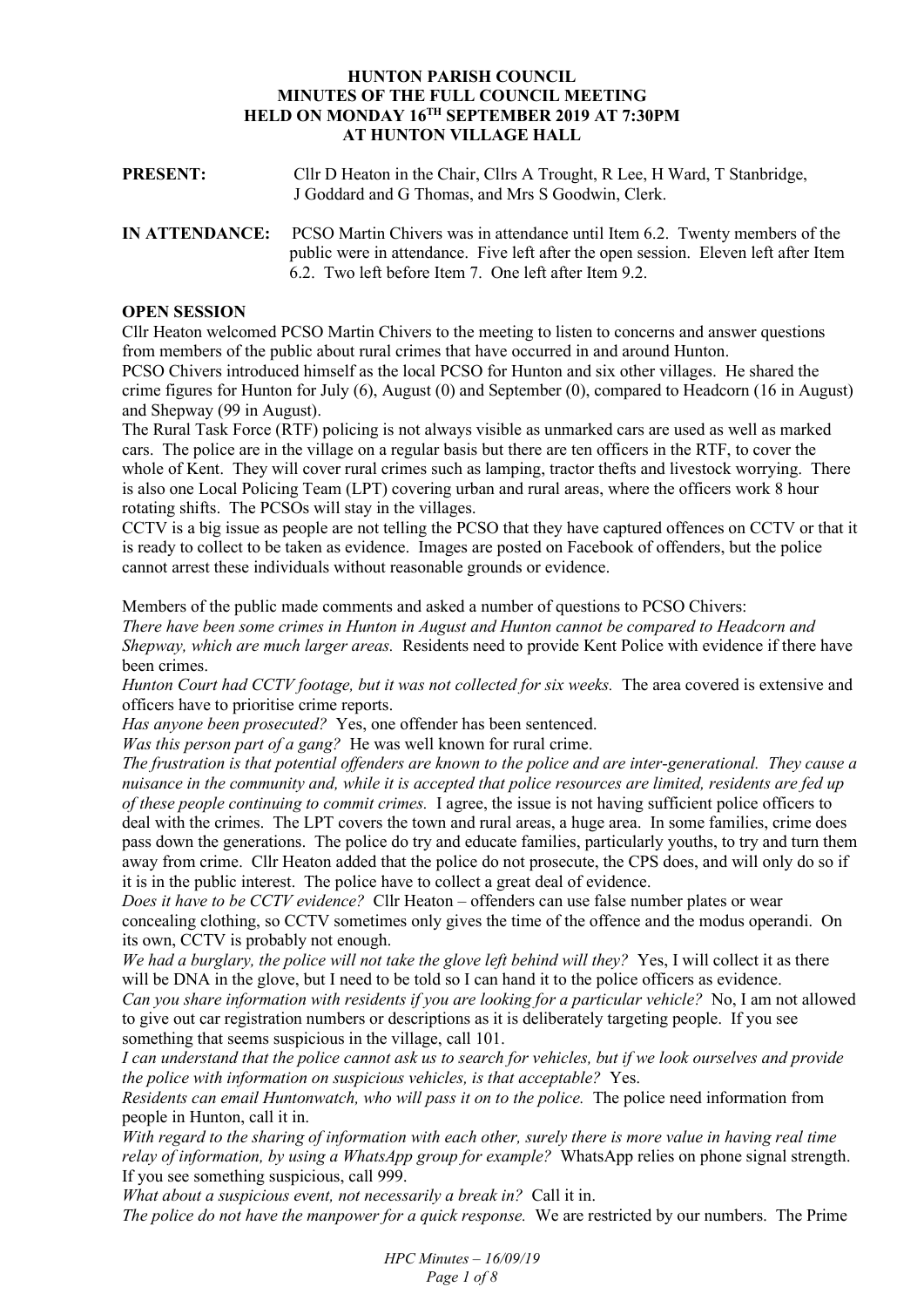Minister is promising 20,000 more officers and more from the Kent Police & Crime Commissioner's tax hike. PCSO numbers are increasing also, to provide a more visible presence. We are doing everything we can.

*Do the police have any input on planning applications for new traveller sites?* No, the police have no powers. The police are not allowed to get involved in planning; it is up to the local authority.

*How many patrols were there in Hunton in July and August?* At least five. There have been five units in the last three weeks. I am in the village nearly every day but have seven parishes to cover on my own so I do the best I can.

*Will we get police houses back in villages with the promised increase in police officers?* No, that is not likely. With the budget cuts, police houses had to be sold.

*Is there anything else we can do as parishioners?* Just report anything suspicious to 999 or 101. Do not put yourself at risk but you can take images from behind locked doors if you are safe. You can challenge someone but withdraw if the situation becomes threatening.

*Who picks up the intelligence when you are not in?* Calls are always picked up and tasked out. I will then do a follow up visit.

# **1. APOLOGIES**

All parish councillors were present at the meeting. Borough Cllr L Parfitt-Reid had sent her apologies.

# **2. FILMING AND RECORDING**

The members of the public did not wish to film, record or photograph the meeting.

# **3. COUNCILLOR DECLARATIONS**

### **3.1 Declaration of Interests**

There were no declarations of interests.

#### **3.2 Dispensations**

There were no requests for dispensations.

# **4. MINUTES OF THE FULL COUNCIL MEETING HELD ON 15TH JULY 2019**

The minutes of the meeting held on 15<sup>th</sup> July 2019 had been previously distributed. The Chairman signed off the official copy of the minutes.

### **5. MATTERS ARISING FROM PREVIOUS MINUTES NOT INCLUDED IN THE AGENDA**

Item 10.3 – The new gate post for the field gate has been installed by Tate & Tonbridge Fencing. Item 10.3 – KALC has been contacted about the litter picks. MBC is unable to help. Item 11.4 – Memory sticks have been purchased for Huntonwatch to copy CCTV images for the police. Item 11.8 – Q-Tec Solutions Ltd will be installing the security light and mending the existing lights in September.

# **6. POLICE**

### **6.1 Police**

PCSO Martin Chivers provided the following crime figures for Hunton for July and August:

- 05/07/19 Burglary
- 06/07/19 Burglary
- 15/07/19 Burglary
- 19/07/19 Attempted burglary
- 23/07/19 Burglary
- 29/07/19 Burglary

PCSO Chivers provided the following report/information:

If CCTV has been recorded and is ready for collection please call 101, quoting the crime reference number. The officer in charge of the investigation will then arrange collection.

The Rural Task Team have been active in the area over the summer months, continuing to look at rural crimes. They are currently looking at known offenders in the area but need sufficient evidence and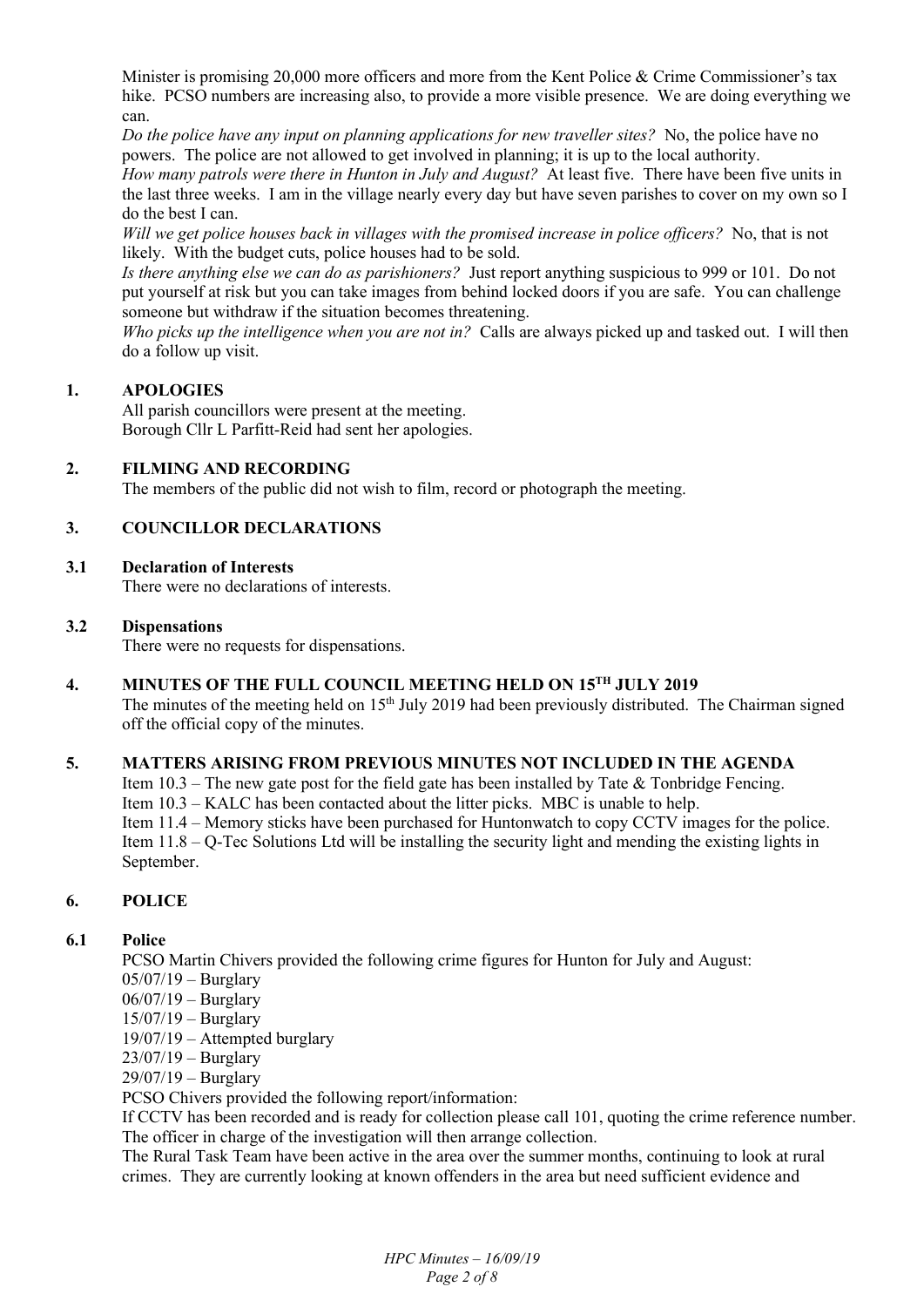reasonable grounds to make an arrest.

PCSO Chivers advised that Speedwatch is useful for providing intelligence on suspicious vehicles. Cllr Goddard remarked that many people committing crimes in the locality are habitual criminals but presumably weight of evidence is required so the CPS will take the case forward. Other than gathering evidence, villagers would like to know if there is anything else they can do to help in getting these people prosecuted. PCSO Chivers stated that there is nothing more they can do, other than gather evidence. He is not aware of whether the CPS provide feedback on why they choose not to take cases forward. Cllr Heaton was concerned about the lack of cover when PCSO Chivers is off duty. There is a team of five people who provide this cover and respond to calls, they just do not have the time to drive around the villages as they have their own work loads. When Cllr Goddard asked for the PCSO's contact details, PCSO Chivers advised that they do not give out their email or mobile numbers. If it is an emergency (a crime in progress, including seeing suspicious vehicles), call 999. An officer will come out, create a crime report and if the parishioner is able to download CCTV footage (on to a CD preferably but USB stick if not), the PCSO will collect it. If it is a non-emergency (a crime has already been committed) call 101. The parishioner can also contact Huntonwatch and pass on any information to them.

Cllr Trought commented that it had been very helpful having PCSO Chivers at the meeting and hoped it could be a regular occurrence. Villagers can feel neglected, but she was not aware of the unmarked cars in the village. PCSO Chivers was asked whether the local crimes were a mixture of organised and ad hoc crimes - he was not aware of any organised crime this side of Maidstone. There has been anti-social behaviour in Coxheath, but the police are trying to get those responsible moved through their housing provider. Cllr Trought would be glad for any feedback from the police. PCSO Chivers is working on resolving issues. He is intending to become a police office, meaning he will only be here for the next six months to a year, after which a new PCSO will take over in Hunton. He is working on a handover document and will let the Clerk know his leaving date.

Cllr Heaton thanked PCSO Chivers very much for attending the meeting.

Members **Agreed** that a letter should be sent to PCC Matthew Scott, asking him to reinforce the Rural Task Teams. ACTION: CLERK

# **6.2 Huntonwatch**

Steve Wyles did not completely agree with the Hunton crime figures provided by PCSO Chivers. There was a burglary the previous Saturday and a couple of crimes in August. The crime figures for June and July were higher than the whole of the last 18-24 months. Criminals are targeting remote and isolated buildings, aiming for mowers, strimmers, etc. On the day the cricket pavilion was broken into there were nine others targeted in other villages, but it is unclear whether this was organised.

Huntonwatch will explore the use of WhatsApp but this may be counterproductive as it could be seen as targeting 'known' people. The quickest way to get a response is by calling 999, or 101. Residents should stay safe and not confront suspicious individuals.

Huntonwatch has been communicating with PCSO Chivers and the Rural Crime Team, aiming to get as much information as possible to the police and asks people in Hunton to speak to their Huntonwatch Coordinator. It is not necessarily an instant messaging system. Huntonwatch consists of volunteers and is not a mouthpiece of the police, it just passes information on.

CCTV is useful but it is time consuming to look through many hours of footage and record it for the police. The footage is also only kept for two weeks. It is most useful if Huntonwatch is contacted as soon as possible by anyone concerned about possible criminal activity. Huntonwatch also picks up information from Facebook.

Huntonwatch is producing a pull-out for the Hunton Herald to provide: a summary of the latest scams; an update on Huntonwatch activities; what Huntonwatch is about; advice on securing property; information about CCTV cameras; and emergency numbers.

Since the Annual Parish Meeting, Huntonwatch has welcomed a dozen more members and there has been better communication, but more members are always welcomed.

Cllr Heaton thanked Mr Wyles for all the work Huntonwatch is doing.

# **7. LOCAL COMMUNITY**

# **7.1 King George V Playing Field**

The Chairman of the King George V Playing Field Committee, Simon Taylor, reported on the last meeting, held on 11<sup>th</sup> September:

The showers are leaking in the Football Club changing rooms. A plumber will be called to fix the problem.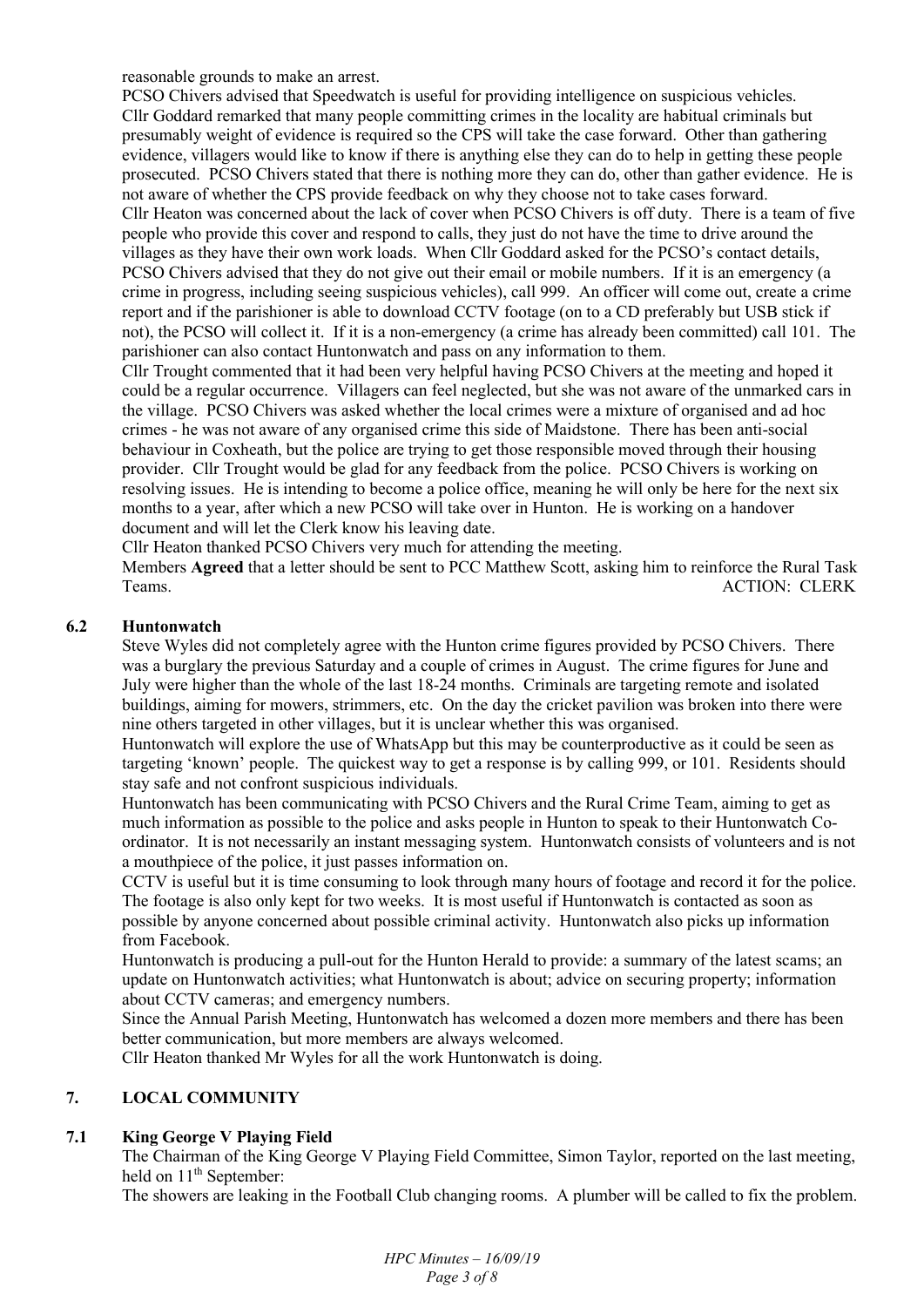There is also a hornets' nest which needs dealing with near the changing rooms.

A hole needs to be drilled through the newly installed field gate post for the chain.

Robert Cox to do various cutting back work and cut up a fallen bough.

Health and safety – two MBC reports have been received. No issues reported.

Finance – there is £8,925 remaining in funds. The Committee will consider contributing towards the new changing rooms at the Bowls Club after the Parish Council has considered its contribution. A grant of £274.99 has been awarded from County Cllr Stockell's KCC Member Fund for a new line marking machine and paint.

Perry Luck has joined as a new Trustee – there are now two representatives from the Football Club on the Committee. The Football Club has had issues with hirers of the Village Hall who believe they have priority over the car park. This is not the case and is written in the hire terms and conditions.

### **7.2 Hunton Village Hall Committee**

The Chairman of Hunton Village Hall Committee, Cllr Trought, provided the following report: The last Committee meeting was held on 20<sup>th</sup> August.

A grant of £1,000 has been received from the Calor Fund, plus almost £500 from crowdfunding. The money will be used to fund a new cooker and improvements to the kitchen area.

### **7.3 Hunton Primary School**

Cllr Trought reported that Hunton Court has given the school a piece of land to use, presumably for parking.

# **7.4 Hunton Village Club**

Cllr Trought reported that the Beer Festival and Gin Shack had been well supported. After costs, the Village Club earned over £900.

# **7.5 Traffic and Road Safety Working Party**

Cllr Goddard has contacted County Cllr Stockell and Borough Cllr Parfitt-Reid to request funding for speed monitoring on East Street, which will cost £450 plus VAT. Cllr Parfitt-Reid has £200 available for the parish which Members **Agreed** should be spent on the speed monitoring. The T&RSWP will select the most appropriate locations for the speed monitoring and then canvass residents.

Cllr Goddard has looked into the 30mph flashing signs which could be used for traffic calming on West Street, but they cost £8,600 each and there is no concrete evidence to suggest that they would slow motorists down. Cllr Trought was not in favour of flashing lights. Speeding is a particular issue on West Street when exiting Grove Lane and Bishops Lane due to the lack of visibility. Members agreed that cars parked around Grove Lane and Bishops Lane are more of an issue than speeding, some of which belong to school staff. Members **Agreed** that the data from the speed monitoring exercise on East Street should be reviewed to determine the speeds vehicles are travelling and the flashing signs should not be considered for the time being.

### **7.6 Tree & Pond Warden**

The Tree & Pond Warden, Mike Summersgill, was unable to attend the meeting but had provided the following update:

There is nothing new to report on Hunton's trees or ponds, the ponds are mostly dry. I have attended a free training afternoon on Non-Native Invasive Species at Teston, led by Medway River Partnership with the Environment Agency and a couple of national experts (fish and molluscs). I have also been put in contact with the new Yalding parish councillor with tree responsibilities, who has been dealing with the old orchard removal this summer down Lughorse Lane. We are liaising on records and responsibilities, so it is a good 'local' liaison.

# **8. COUNTY & BOROUGH COUNCILLORS**

### **8.1 County Councillor**

County Cllr Stockell was unable to attend the meeting.

### **8.2 Borough Councillors**

None of the Borough Councillors were able to attend the meeting.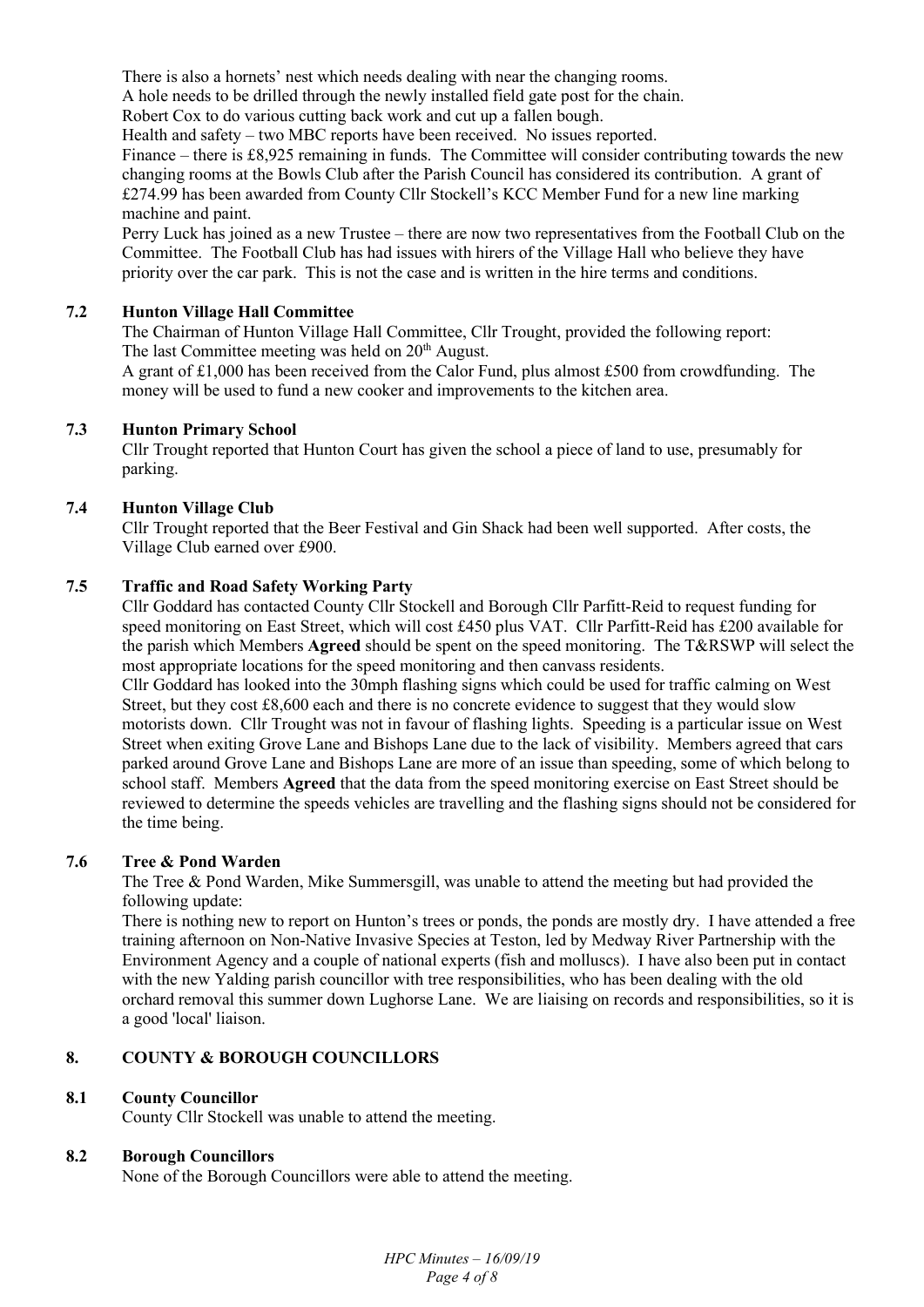# **9. PARISH COUNCILLORS**

# **9.1 Liaison with External Bodies**

Cllr Thomas reported that the main communications have been with other parishes on the MBC Local Plan Review. Cllr Thomas is also writing a response on behalf of CPRE. The MBC consultation response form is very long-winded, asking many questions, some of which are quite 'loaded'.

# **9.2 Footpaths and Ditches**

Cllr Heaton reported that a resident had been in contact concerning the state of the River Beult, including the duckweed. Natural England have a river-wide plan for issues affecting rivers and to counter some of the flood risks.

Cllr Ward reported that there have been issues behind the cottages at the top of George Street as a sewer overflowed and ran into ditches. It was reported to the Environment Agency by Mike Summersgill (Tree & Pond Warden) and Southern Water came out.

# **9.3 Communication & Events**

Cllr Trought reported that the Beer & Gin Festival was held on  $7<sup>th</sup>$  September and the Village Club Film & Supper was held on 21<sup>st</sup> September.

The following events are planned in the coming months:

- 6<sup>th</sup> October Harvest Festival Supper
- $\bullet$  12<sup>th</sup> October Walk & Lunch
- $17<sup>th</sup>$  November Walk & Lunch
- 23rd November Friends of St Mary's event Brian Mortimer's old band
- $\bullet$  30<sup>th</sup> November Bubble Club event at the Village Hall Wille Edwards
- 6<sup>th</sup> December Village Club AGM
- Early December Village Club Quiz Night

Cllr Ward noted that there was an article in the Hunton Herald about the Fete Committee stepping down, but the Christmas Fair will definitely be going ahead on 14<sup>th</sup> December.

# **9.4 Planning Issues and Consultations**

Cllr Thomas has written a response to the Durrants Farm planning application. The design of the houses is better than in the original application, but there are still too many and they are too large.

### **9.5 Utilities**

Cllr Stanbridge stated that there is a perception that BT internet is getting worse in the village. He will raise it with BT as a village issue. ACTION: CLLR STANBRIDGE East Street is being dug up regularly by South East Water. Cllr Stanbridge will draft a letter asking what plans are in place for work on the East Street water main. ACTION: CLLR STANBRIDGE

# **10. OTHER PARISH MATTERS**

#### **10.1 Traffic Calming Measures on West Street**  Covered under Item 7.5.

### **10.2 Clerk's Report**

Insurance claims have been submitted to Zurich Municipal for the damage caused to the cricket pavilion and gate post during the break in and for the stolen mower.

# **11. CONSULTATIONS**

### **11.1 Kent Police & Crime Commissioner – Annual Policing Survey 2019**

The survey is to provide feedback to the Kent Police & Crime Commissioner on safety, what matters in the local community and on how Kent Police are performing, amongst other matters. This is to assist Matthew Scott in making decisions about policing priorities and spending.

Members agreed that Matthew Scott should be contacted about increasing police resources in rural areas, as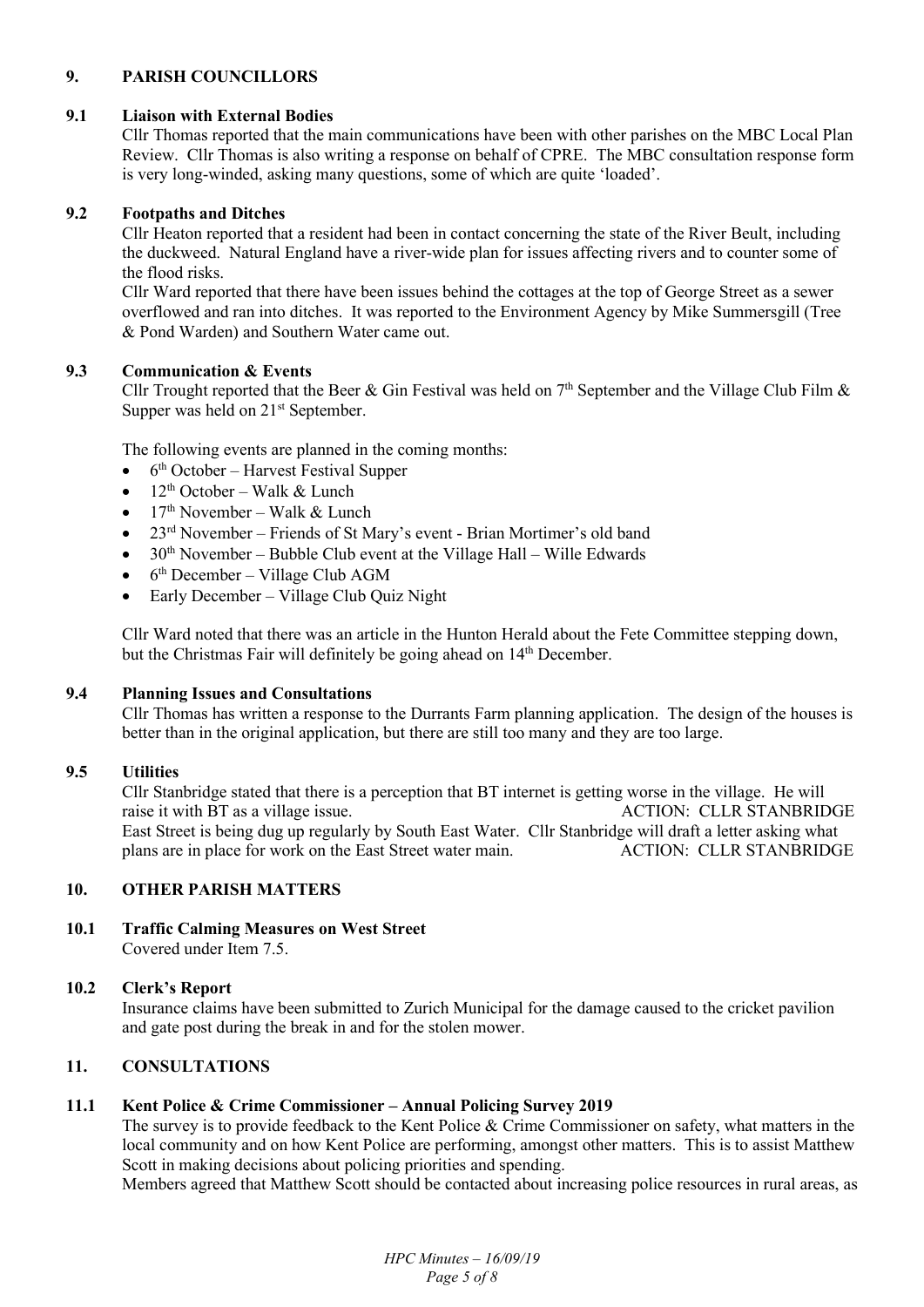agreed under Item 6.

# **11.2 Maidstone Borough Council – Local Plan Review Regulation 18 Consultation**

A review of the adopted Maidstone Borough Local Plan is underway. As a first step, Maidstone Borough Council has prepared a Scoping, Themes & Issues document which provides background on the things they think will be important. MBC is asking for views on these matters and any others the Local Plan Review will need to cover.

Cllr Thomas **Agreed** to prepare a response to the consultation. ACTION: CLLR THOMAS

### **12. FINANCE**

### **12.1 Budget Monitoring Report**

The Budget Monitoring Report to 31st August 2019 was **Noted**. Cllr Goddard advised that the budget for the installation of kerbstones near the school could be removed as the work will not be going ahead. ACTION: CLERK

# **12.2 Income Received**

The following income has been received since the last meeting:

| South Eastern Power Networks - Wayleaves   | £11.97  |
|--------------------------------------------|---------|
| Hunton Parish Hall Committee – FIT receipt | £209.15 |
| Hunton Parish Hall Committee – FIT receipt | £775.90 |

Cllr Stanbridge reviewed and signed the bank reconciliation.

### **12.3 Payments Made**

Members **Approved** the following payments made since the last meeting:

| $SO -$ Sharon Goodwin – Salary & office allowance – June   | £453.30 |
|------------------------------------------------------------|---------|
| $DD - ICO - Data protection fee$                           | £35.00  |
| $SO -$ Sharon Goodwin – Salary & office allowance – July   | £453.30 |
| $SO -$ Sharon Goodwin – Salary & office allowance – August | £453.30 |

### **12.4 Cheques for Signature**

Members **Agreed** that the following payments be approved, and the cheques were signed by Cllrs Thomas and Ward:

| $300307 - Q$ -Tec Solutions Ltd – Call out to demonstrate download of CCTV images          |         |
|--------------------------------------------------------------------------------------------|---------|
| $300308$ – Hunton Parish Hall Committee – Contribution towards running costs ( $2nd$ half) | £500.00 |
| $300309 - \text{CPRE} - \text{Annual membership subscription}$                             | £36.00  |
| $300310$ – Sharon Goodwin – Travel expenses/Postage (July to September)                    | £36.75  |
| $300311$ – Tate and Tonbridge Fencing Ltd – Installation of new gate post after break in   | £555.60 |

# **12.5 Hunton Bowls Club**

*(This Item was moved after Item 6.2)*

Cllr Heaton advised that Hunton Bowls Club has submitted an application for funding towards the replacement of the changing rooms. The Parish Council is constrained to some degree as the Bowls Club is a private club. However, the application does refer to increased community use with open days and other activities.

Members asked questions to Angela Baptie and Colin Slattery from the Bowls Club:

*Were other quotes obtained for the work, other than the one accepted?* Yes, two other quotes were received.

*Is the existing shortfall for the project around £4,000?* Yes.

*Will there be a damp-proof membrane on the floor?* The changing rooms will be on pads; a suspended floor off the ground.

*Can the Bowls Club apply for any other grants?* Not at the moment as they had to have a cut-off point. *Why does the Bowls Club own the building, and could it be gifted to the Parish Council?* Cllr Heaton advised that this discussion went on for seven years some years ago and went to legal opinion, so is not a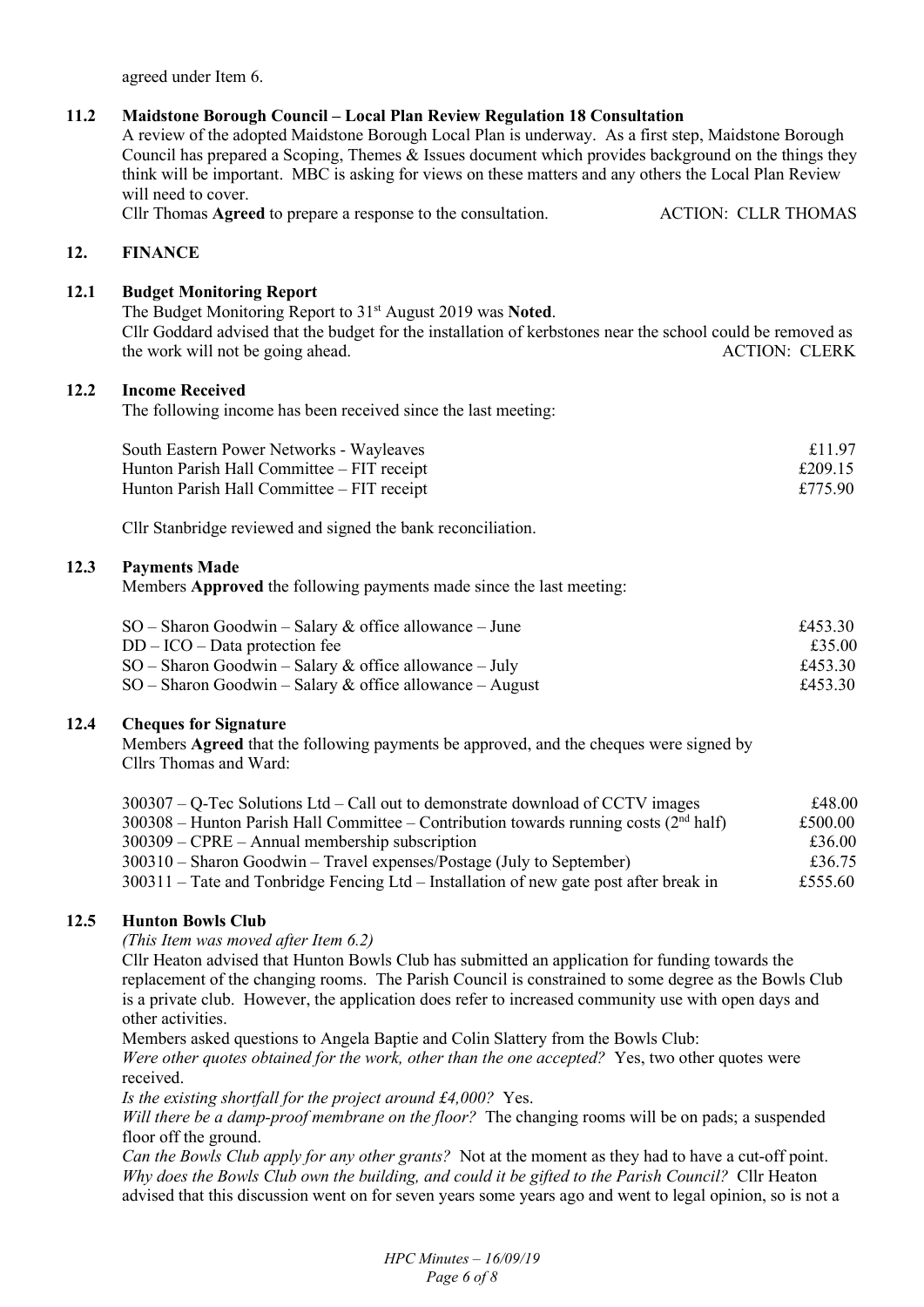route to go down.

Cllr Heaton advised that any funding provided by the Parish Council would have to be in line with the benefit to the community from the project. Mrs Baptie stated that the Pre-school had visited the Bowls Club and they could perhaps get the school involved and other events to engage people from the village. Members **Agreed** that the Parish Council should provide £1,000 in funding, under Section 137, towards the new changing rooms, payable on completion of the work.

### **12.6 Car Park Gate**

### *(Item moved after the Hunton Bowls Club item, before Item 7)*

Simon Taylor, Chairman of the King George V Playing Field Committee, has obtained three quotes for a gate to secure the entrance to the Village Hall car park. There have been a number of break ins involving vehicles, which leaves the buildings in the area vulnerable. The quotes have been supplied for a 5-metre swing barrier, lockable by padlock. Keys will be available to all the clubs and other parties who need them. There will be a rota for locking the barrier in the evening and unlocking it in the morning, to ensure that it keeps vehicles out of the car park after dark. Consideration had been given to installing bollards instead of a barrier, but they are heavy and more difficult to operate.

The quotes obtained were:

- $\bullet$  Barriers Direct £1,990.50 plus VAT
- $\bullet$  Arkas £1,973 plus VAT

Jacksons Fencing - £1,488.10 plus VAT or £2,013 plus VAT for a heavy-duty barrier

Members **Agreed** that the Jacksons Fencing quote of £2,013 plus VAT should be accepted as Jacksons Fencing is a local company and has completed work to a high standard for the Parish Council previously. Mr Taylor will arrange for Jacksons Fencing to carry out a site survey. The Clerk will contact UK Power Networks for a map of underground cabling at the site. ACTION: CLERK

# **12.7 St Mary's Church**

Reverend Peter Callway has approached the Parish Council to request funding towards the installation of a composting toilet at St Mary's Church, to enable community users of the church to have a facility which is missing at present. Beneficiaries will include those attending weddings and funerals, along with pupils from the local school who use the church frequently.

Members **Agreed** that a contribution of £500 should be provided under Section 137, as the toilets at the Village Hall have to be used currently if the church holds a community event. Cllr Heaton will inform Reverend Callway that the contribution will be paid on completion of the work.

ACTION: CLLR HEATON

### **12.8 Annual Review of Insurance**

The Parish Council's insurance policy is due for renewal on 1st October 2019 for the year to 30<sup>th</sup> September 2020. The current insurance provider, Zurich Municipal, has provided a quotation for £865.93 (2018: £859.02). Came & Company was approached for a quotation but stated that the premium this year would be increased from last year, so they would probably be uncompetitive. The premium offered last year was £1,055.34. They have not provided a quotation.

Members **Agreed** that the insurance should be renewed with Zurich Municipal and cheque 300312 was written for £865.93, signed by Cllrs Trought and Stanbridge.

### **13. PLANNING**

### **13.1 Planning Application**

### **13.1.1 Bridge House, East Street** - 19/503929/LBC

Amendments to Listed Building Consent 18/504475/LBC (Listed Building Consent for erection of a single storey rear extension connecting main dwelling and store/garage; conversion of store into a habitable space; erection of a single storey rear extension to existing garage, and demolition of existing shed and erection of a single storey office outbuilding) being installation of a window to the home office, and installation of a conservation roof light and a high level window to the garage. Revised details – amended description.

Parish Council recommendation: No objection.

# **13.2 Planning Decisions**

No planning decisions have been made by Maidstone Borough Council since the last Planning Committee